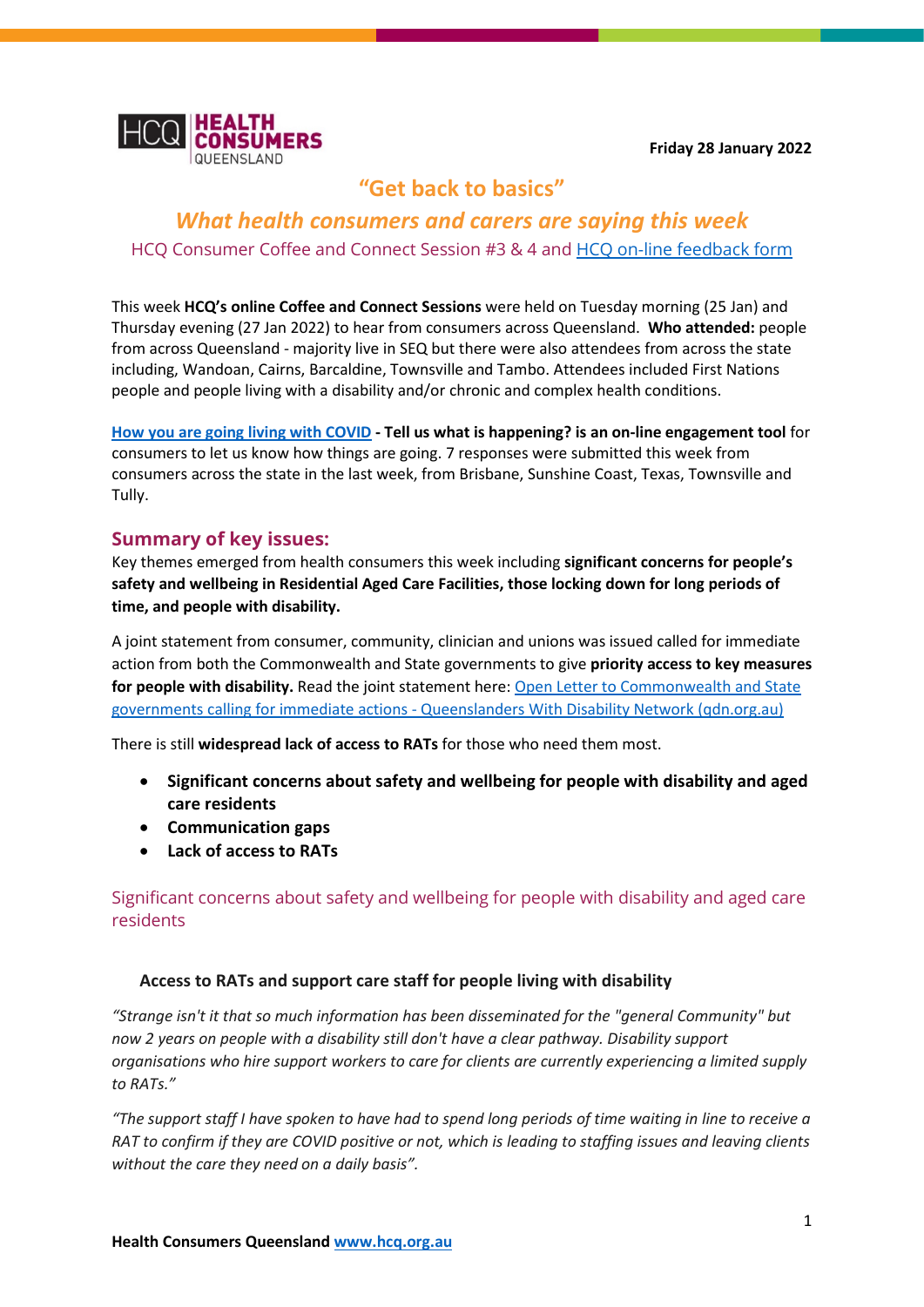• People know of the significant strain on workforce so are sacrificing their own disability support needs so those who need it more receive their care e.g. people who need help with toileting, get the care and support they need.

## **Navigation and support**

*"Is there such a role as a disability liaison officer at any of the hospitals to keep families, carers and consumer informed and up to date* [when their love one is admitted]*."*

• Consumers suggested creating nurse navigator roles to support and advocate for people with disability and/or complex health and social needs; to get the care they need when they are COVID positive.

## **Aged care residents**

*"The lack of infection control and active management (e.g. communal dining with covid positive residents walking around tables when there shouldn't have been communal dining; lack of correct PPE) has been appalling."*

- Residents not getting basic care and support. Ensure batteries are changed on hearing aids. Very worried about the health, safety and welfare of residents shut up in their room in lockdowns. That people are showered and helped to eat.
- Concern for those who don't have family/friends to check in on them. Can volunteers return to visit them?

## Communication gaps

#### **Press conference reporting of deaths**

• There have now been over 100 reported COVID deaths in QLD in just in the last 24 days of 2022, as part of this 930 reported COVID deaths in 2022 across Australia.

*"We should not be scarifying the elderly, the immunocompromised, people living with a disability, or just say "oh, it's OK" because they had "underlying conditions" / comorbidities / "they were really sick, anyway"! We need to STOP the "let it rip" strategy and put Health before Profits here in Queensland and Australia!* 

#### **QH Website**

*"There is so much information, often difficult to see what is the most 'up to date', conflicting information on different pages. Parts of information relevant to you' [reader] across a number of pages. So many pages it must be challenging for QH to keep it all up to date. Is it time to create a new website on COVID-19 information based on 2022, rather than one that has been built since beginning of pandemic in 2020".*

#### **Health staff communication**

- Information changing daily, sometimes hourly, difficult to give accurate, timely information to all staff who work in the health system.
- However key staff MUST know that: information is changing fast, they may not have the latest, who to ask for information when needed. *A person with disability was told by security at door*